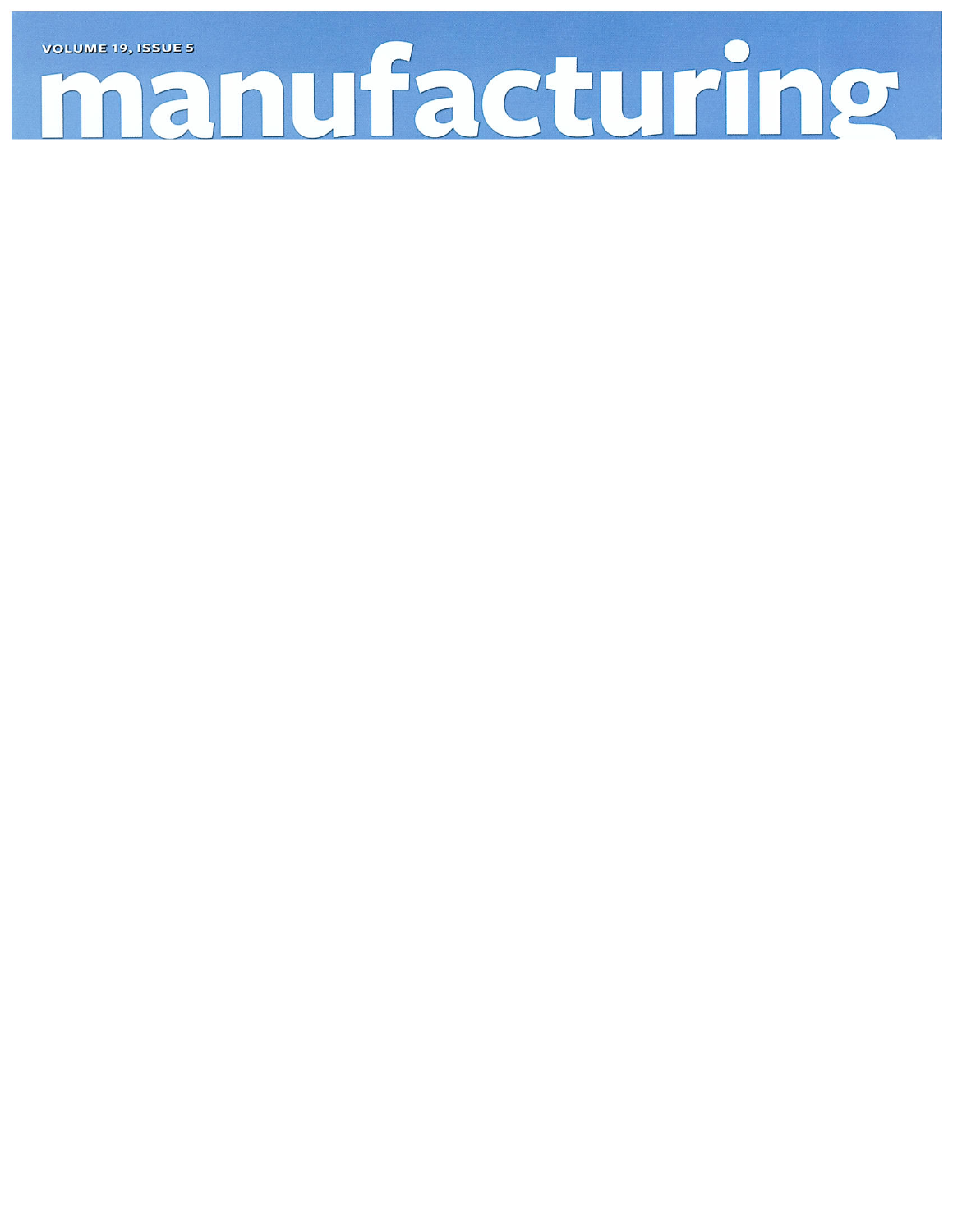www.castaluminumsolutions.com / Headquarters: **Batavia, Ill.**/ Employees:**135-140/** Specialty:**Precision-engineered thermal components/**



# **ONGOING INNOVATION. BY JANICE HOPPE-SPIERS**

#### **Innovation and out-of-the-box**

thinking are the hallmarks that have made Cast Aluminum Solutions (CAS) the go-to niche component supplier for industries looking to solve their most complex thermal challenges. "Everything we do is custom and has a thermal component to it," General Manager and COO Rick Ahern says. "We are a vertically integrated niche provider that engineers and manufactures specialized products for our customers' complex industrial processes."

 Based in Batavia, Ill., CAS specializes in custom engineered cast-in thermal parts for a variety of industries, including semiconductor, medical and pharmaceutical, industrial gas, food and beverage, oil and gas, and aerospace. About 75 percent of its products are cast-in aluminum, resulting in heating or cooling components that are sold to OEMs. The remaining 25 percent have stainless steel or special alloy substrates that

can be used to solve thermal challenges where aluminum might not be appropriate, such as operating temperatures between 400 C and 900 C.

 CAS products are critical to the phones we use every day, the breakthrough medicines that keep people healthy and the spacecraft making pathways to tomorrow. "CAS products fit into very sophisticated processes – creating microchips, sending space vehicles into orbit and heating blood products  $-$  so as those processes continually evolve, our products must continually evolve," Marketing Director Jeff Awe says.

 Although 90 percent of its components are custom-made and proprietary to those customers, CAS does offer a standard product line, CAST-X Circulation Heaters. CAST-X Heaters can heat a wide range of liquids and gases, including flammable media such as jet fuel. "Many companies in the aerospace industry purchase our CAST-X products to preheat fuels and



propellants," Ahern notes. "As new markets emerge, there is a need for heating new fluids. It's our responsibility to stay on top of emerging industries so we can make those connections and show future customers what we bring to the table."

## From Concept to Production

CAS serves a wide range of markets, all of which require a tremendous amount of technology and engineering expertise. In the semiconductor industry, for example, companies like Intel make and process silicon wafers that become the substrate for the microchips that run smartphones and computers. CAS provides heaters that are integral to the most critical functions of those silicon wafer processing machines. "The temperature uniformity required drives a lot of discipline and R&D activity," Vice President of Engineering and Quality Eric Hostert says.

 Before a new product goes into production, a significant amount of application research and component development work is conducted by the CAS Engineering Department. Finite Element Analysis is used to analyze the thermal and structural properties of CAS parts in computerized process simulations, allowing engineers to optimize designs before a prototype is made.

 "There is a lot of collaboration upfront with our customer's engineering department as we work to dial in their parameters and the optimal thermal profile," Hostert explains. "From that point, once we have the specs and a roadmap, we will make prototypes, then go through a multi-phase testing regime, and lock down all processes before going into production mode."

 As a vertically integrated manufacturer, CAS operates a large in-house